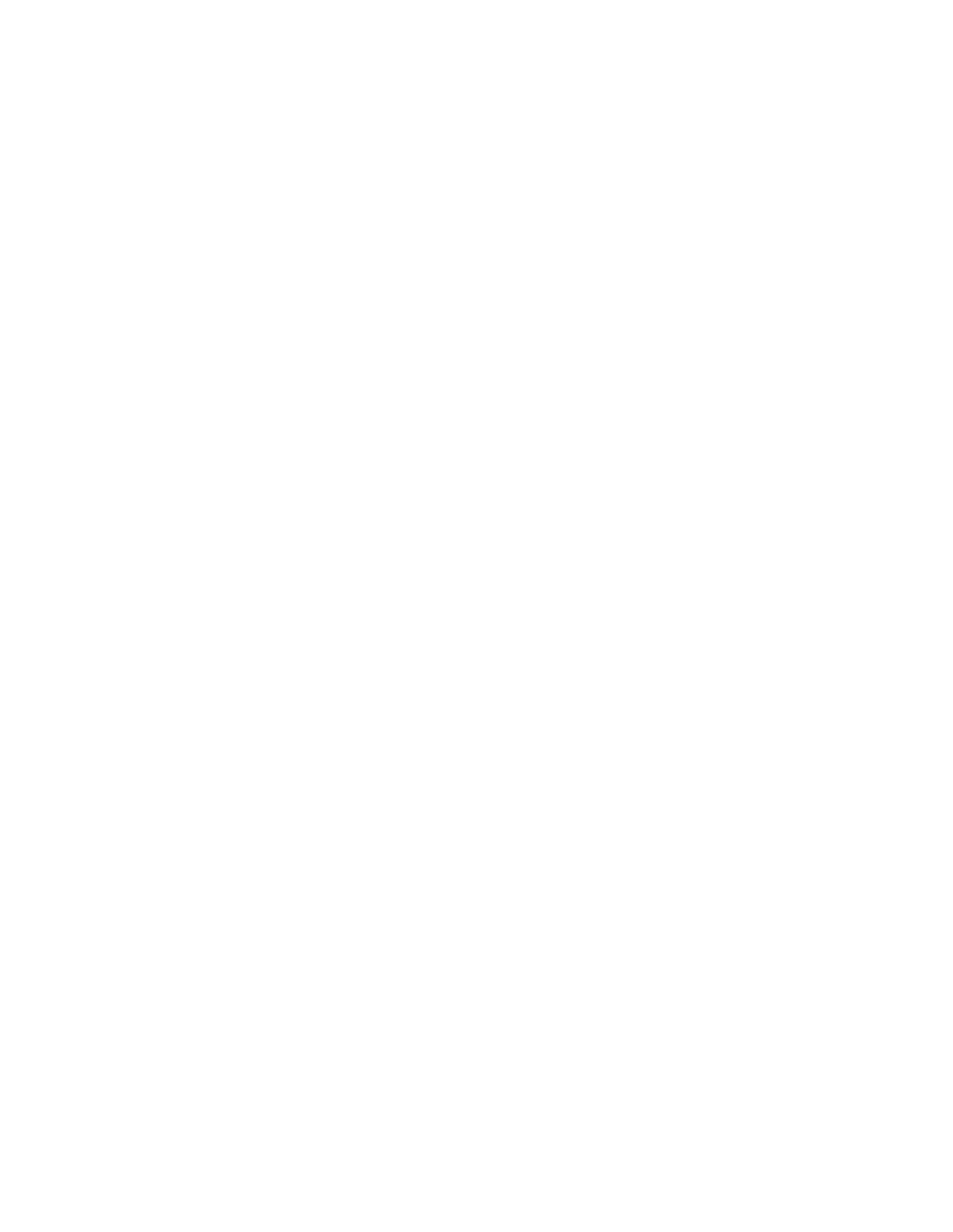March 29, 2019

Submitted via email: [ESAReview@gov.bc.ca](mailto:ESAReview@gov.bc.ca)

Honourable Harry Bains Minister of Labour Government of British Columbia PO Box 9064 Stn Prov Govt Victoria BC V8W 0E2

Dear Minister:

# **Re: Joint Business Community Response to the Ministry of Labour Employment Standards Act Consultation Paper, March 2019**

We are writing in response to your recent Consultation Paper asking for further input from stakeholders and the public regarding the "first areas of focus for possible amendments" to the *Employment Standards Act ("ESA")*.

We note that the BC Law Institute's Final Report on the Employment Standards Act (the "BCLI Report") was the result of an exhaustive multi-year review. The associations signatory to this response provided a detailed submission to the BCLI in August 2018. We reiterate and clarify, where necessary, these positions again in response to your request for further input. Each theme within your Consultation Paper is addressed in turn below.

## **Theme 1: Increasing protection for child workers**

## *We agree with the majority recommendations of the BCLI Project Committee.*

We do not agree with the minority recommendation of the BCLI review committee, which would prohibit the employment of anyone under age 15, except by regulation in the entertainment industry. We believe the minority recommendation if implemented would lead to unintended consequences. For example, presumably summer camp work, lawn mowing or other meaningful routine work undertaken by youth under the age of 15 would be prohibited. The majority recommendations of the BCLI Project Committee are as follows:

*46. Employment of persons under 16 in industries or occupations prescribed by regulation as being likely to be injurious to their health, safety, or morals should be prohibited.* 

*47. The ESA should be amended to confer authority to (a) designate by regulation industries and occupations likely to endanger the health, safety, or morals of persons under 16; and (b) set a minimum age between 16 and 19 for employment in any one or more of the said industries and occupations.* 

*48. The special regime for employment of children in recorded and live entertainment under Part 7.1, Divisions 2 and 3 of the Employment Standards Regulation should be retained.* 

A majority of the members of the BCLI Project Committee recommend:

*49. The ESA should be amended to:*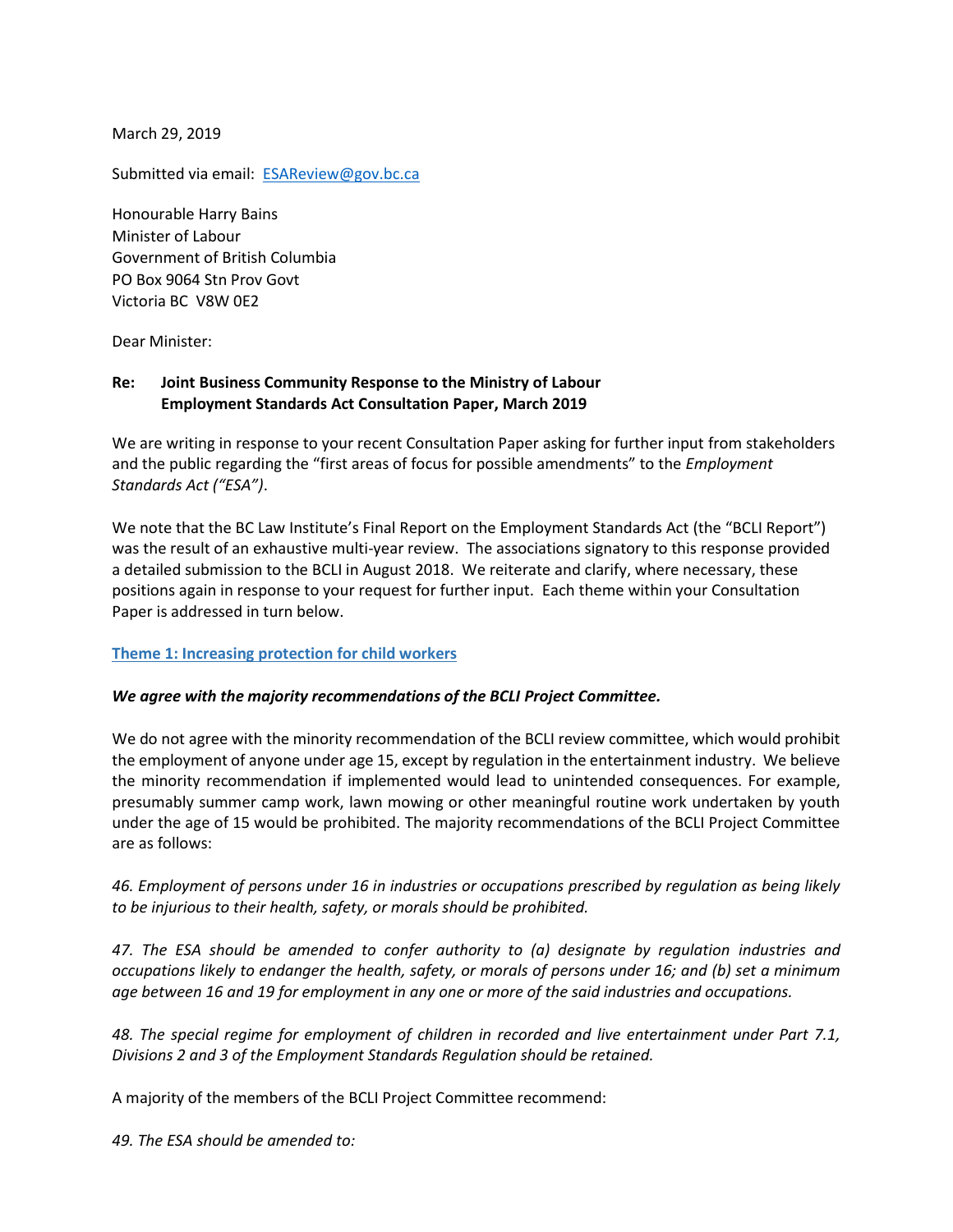*(a) require a permit from the Director to employ a child below the age of 14, except for employment with parental consent in recorded and live entertainment;* 

*(b) allow employment at age 14 and 15 (i) with parental consent in (A) an artistic endeavour (including recorded and live entertainment); or (B) forms of "light work" designated by the Director and listed on the Employment Standards Branch website; (ii) with a permit from the Director, in cases other than those mentioned in subparagraph (i).*

*In our view, the majority recommendation strikes the appropriate balance while still protecting vulnerable young workers.*

# **Theme 2: Transforming the Employment Standards Branch**

Within the exhaustive section dealing with transforming the Employment Standards Branch, most of the recommendations reflect a consensus of the BCLI Project Committee. We are in agreement with the recommendations. There are, however, two specific recommendations – 59 and 60 – where there were majority and minority positions presented.

# *We support the majority recommendations of the BCLI Report which we reiterate below*:

*59. The ESA should clearly permit a complaint to be filed on behalf of another person with the written authorization of the person who is the subject of the complaint.*

*60. The ESA should be amended to provide that a complaint based on a contravention of section 10 must be delivered within the shorter of six months from the last day of employment and two years from the date of the contravention.*

## **Theme 3: Supporting families with job protected leaves of absence**

*We support the majority recommendation within the BCLI Report, and do not support the expansion of leaves. We also agree with the majority recommendation contained in the BCLI Report which calls for 3 months of continuous employment with the same employer as a minimum requirement to be eligible for statutory leaves, other than annual vacation, leave for jury duty and reservist leave.*

The BCLI Report had three minority recommendations, two of which called for the expansion of leaves of absence, while the third called for there to be no qualifying period of employment for a non-discretionary leave of absence. We do not agree with these minority recommendations.

## **Theme 4: Strengthening workers ability to recover wages/monies owed**

*We agree with the majority recommendation of the BCLI Report that no change is necessary regarding the wage recovery period under section 80(1) of the ESA, except with regard to contraventions of section 10, as stated in recommendation 68 of the BCLI Report.*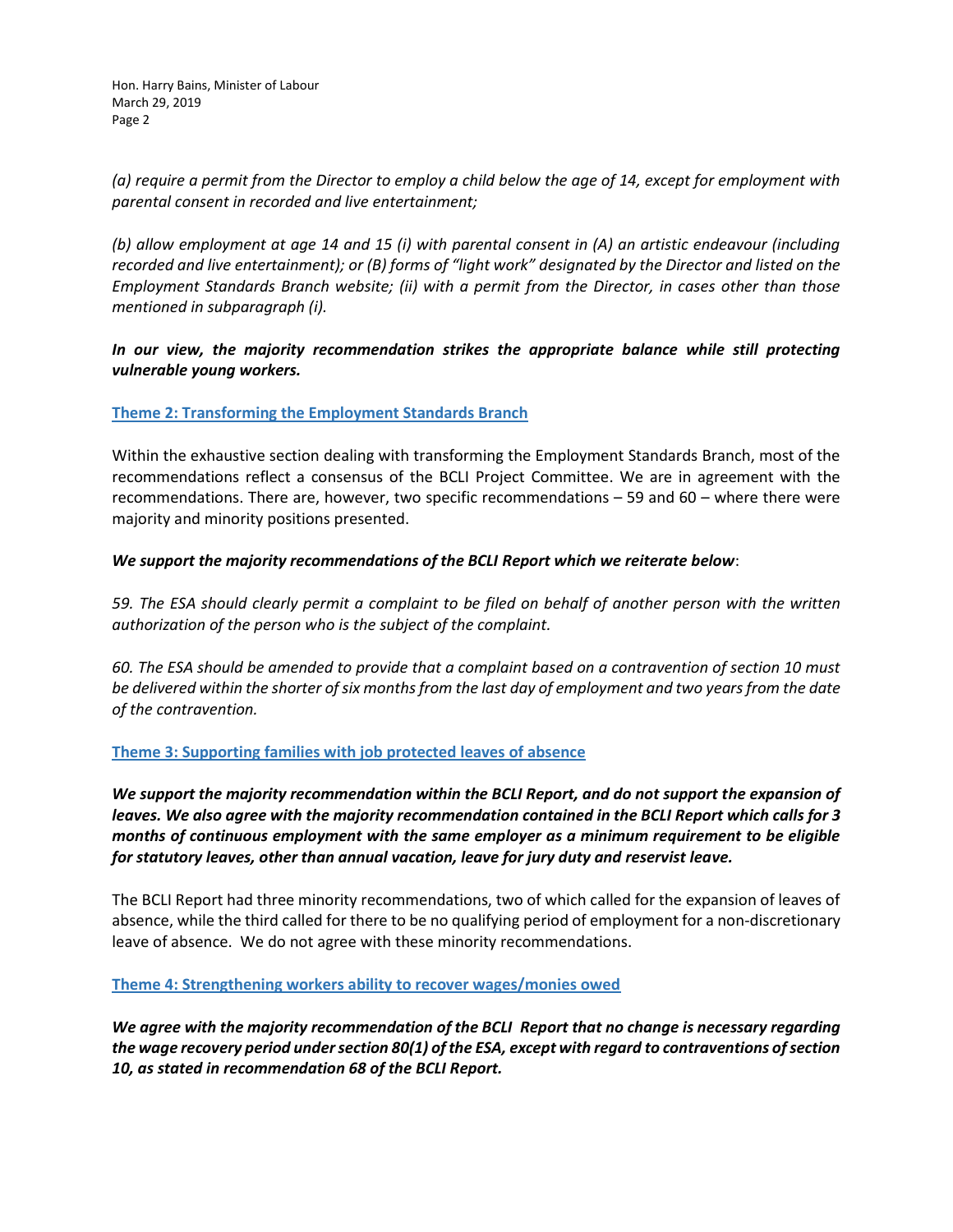A six-month wage recovery period encourages employees to raise complaints quickly so that inadvertent errors are resolved without undue delay and within a period where there is likely to be reliable records or evidence available.

# **Theme 5: Clarifying hours of work and overtime standards**

The BCLI Report, in general, recognizes the need to maintain flexibility in the provisions governing hours of work rules, overtime, and averaging provisions.

# Averaging Hours of Work

The BCLI acknowledges there are differing views on the matter of averaging working hours. In response to the initial BCLI Consultation Paper, employer groups urged that averaging be the default standard for employees covered by the Act with overtime rates paid only for the time worked in excess of an average of 40 hours per week over an averaging period on a specified number of weeks. The BCLI Project Committee recognizes "that some flexibility in hours of work and overtime requirements is necessary to be 'consistent with the realities of a modern workplace'." In Ontario, the Changing Workplaces Review recognized a role for averaging to accommodate the interests of employees in having a flexible work schedule, or to meet business needs when employees are agreeable to the arrangement.

Averaging provides an important element of flexibility for employers and employees. As the BCLI Report summarizes: "[t]he concept of averaging is a part of the landscape of employment law in several provinces and territories as well as in the federally regulated sector. It is also an accepted practice under the only International Labour Organization (ILO) convention on hours of work that Canada has ratified." The BCLI Project Committee concludes: "For these reasons, a provision allowing averaging of hours of work, together with proper safeguards against misuse of the provision and exploitation of employees, should be retained in the ESA."

A majority of the members of the BCLI Project Committee recommends that:

- *11. An averaging provision replacing the present section 37 should provide that:*
	- *(a) an averaging agreement may have a term of up to 2 years, subject to renewal within the term;*
	- *(b) the period over which hours of work may be averaged for purposes of overtime must not exceed 8 weeks;*
	- *(c) the number of working hours per day within an averaging period must not exceed 12 unless overtime is paid for hours worked in excess of 12 in any one day;*
	- *(d) the number of working hours per week within an averaging period must not exceed 48 unless overtime is paid for hours worked in excess of 48 in any one week;*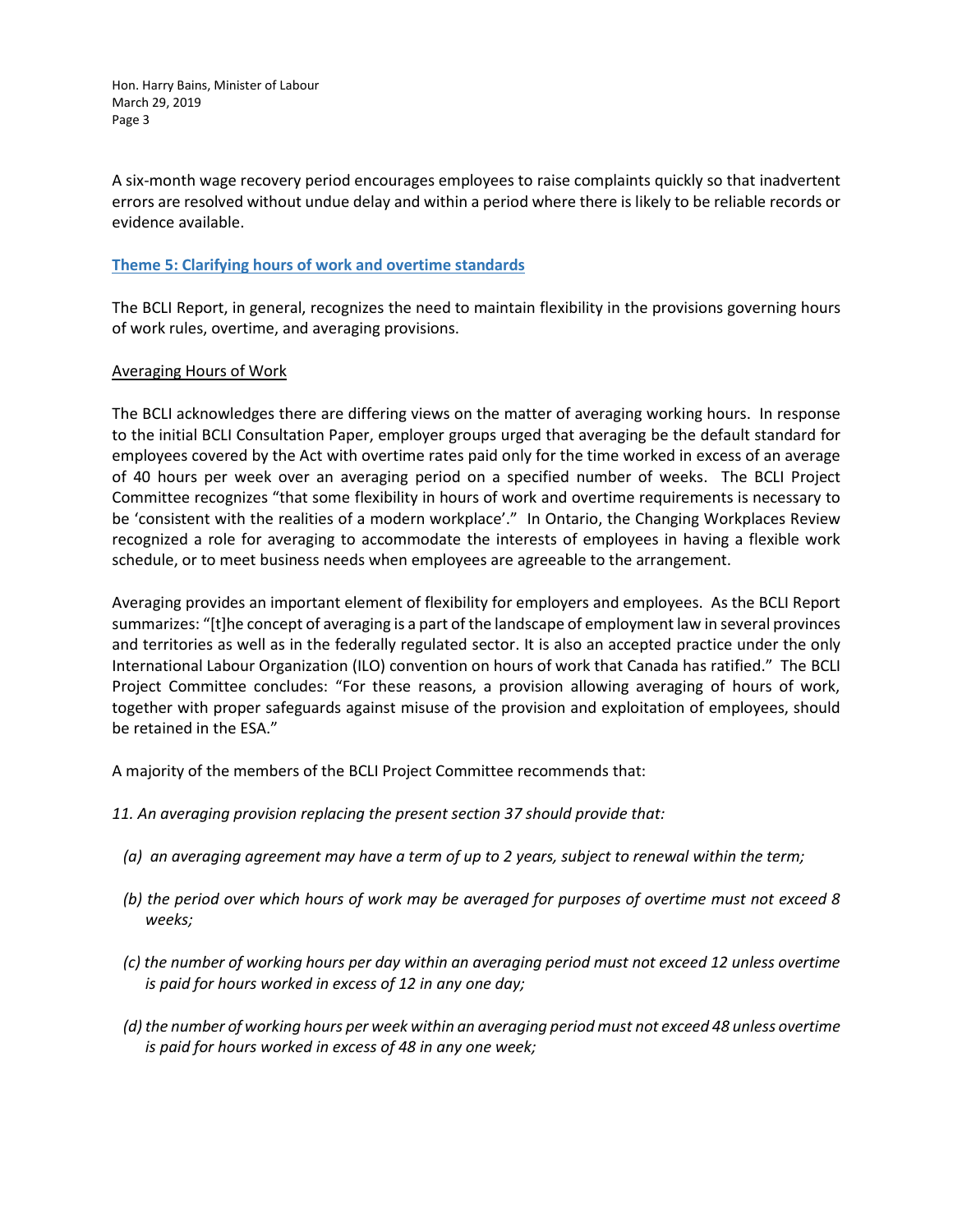- *(e) if a layoff occurs during an averaging period, the laid-off employee is entitled to be paid overtime for hours worked in excess of 8 on any day in that period, rather than on an averaged basis over the length of the averaging period in which the layoff occurs;*
- *(f) the Director may terminate an averaging agreement on application by the employer or affected employees if the Director is satisfied that hardship would otherwise result.*

Currently the maximum length of an averaging period under section 37 is four weeks. A majority of the BCLI Project Committee proposes that it be increased to eight weeks, as under the earlier regime recommended by the Thompson Commission in order to cover variations between industries. A minority of the BCLI Project Committee favours a shorter maximum length for an averaging period.

*The signatory associations generally support the above recommendations. However, for many employers the maximum cycle of 8 weeks is unduly restrictive. The critical point is that averaging provisions are primarily used to address fluctuations in work and often work cycle fluctuations occur over periods longer than 8 weeks, such as seasonal work or project work.* 

*We recommend the averaging provision be applied over a much longer time period. An annual cycle, similar to the Canada Labour Code, would address concerns related to seasonal employment and other kinds of employment with strong cyclical patterns.*

# Hours of Work within an Averaging Period

The BCLI Consultation Paper proposed that the 12-hour daily limit applicable during an averaging period be retained, but also proposed a weekly upper limit of 48 hours. If more than 48 hours were worked in a single week during an averaging period, the hours in excess of 48 would have to be paid at the overtime rate. The BCLI Project Committee recognizes that a number of employers and business organizations responding to the BCLI Consultation Paper objected to a 48-hour weekly limit as being too restrictive.

The Project Committee took note of this objection, but also noted that a 48-hour weekly limit under averaging is also found in Part III of the Canada Labour Code and in Ontario regulatory approval is needed to exceed a 48-hour work week. In the BCLI Report, the BCLI Project Committee indicated it was not persuaded to move away from a 48-hour weekly limit applicable under averaging.

We reiterate our earlier input that employers and employees frequently enter into mutually beneficial agreements for longer work periods, balanced off by a longer stretch of days off. Such arrangements are common in major infrastructure, energy and forestry projects in remote locations where employees stay in work camps but are also used on other large projects and in other circumstances where these mutually beneficial agreements are reached. The difficulty is that the suggested 48-hour average is quite restrictive.

*We strongly encourage the government to expand the number of hours permitted within an averaging agreement or provide more flexibility to accommodate work specific circumstances (such as, but not limited to, remote work camps) where employees and employers both benefit from extended working periods and extended periods of days off.*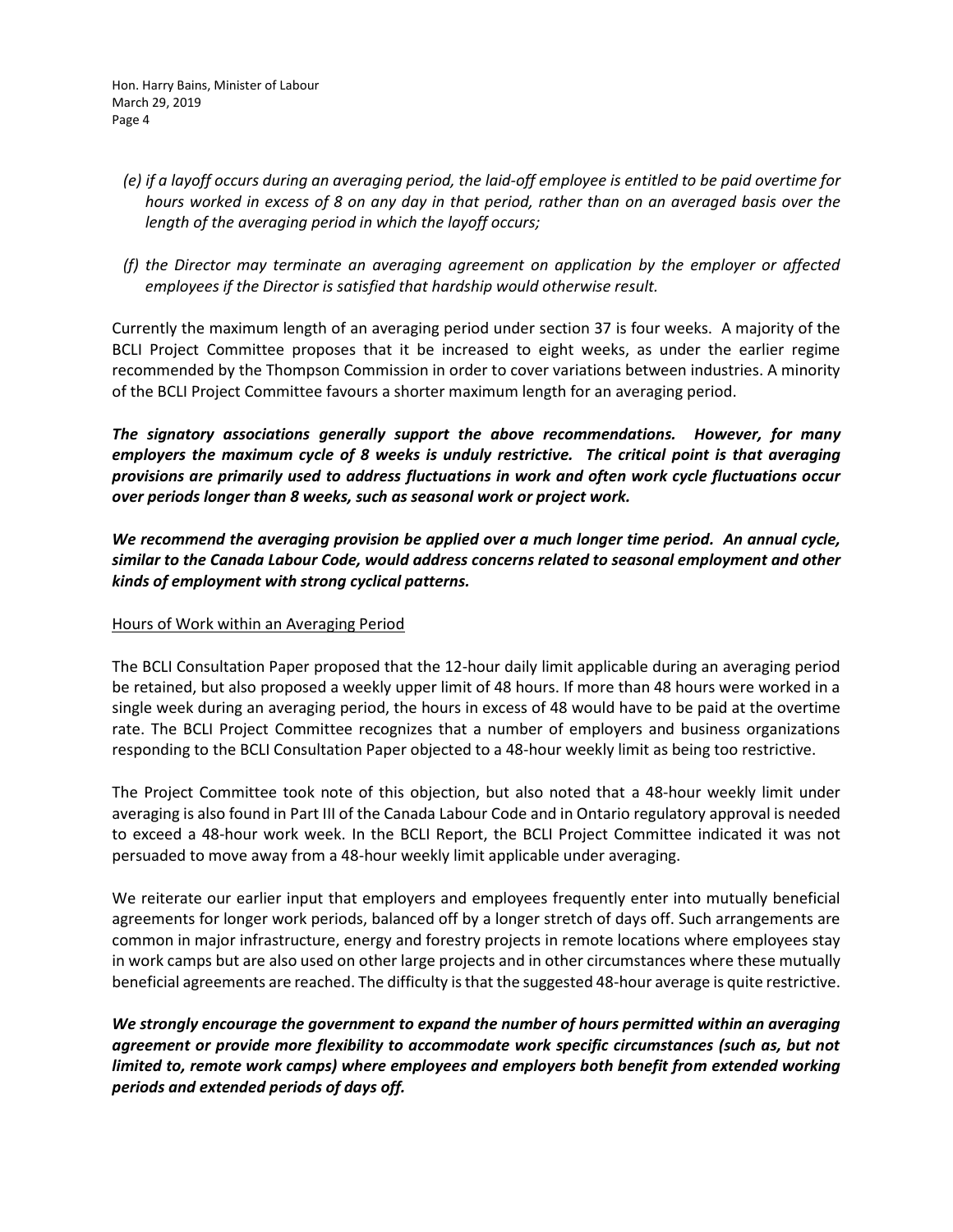# Refusing Overtime

We recognize the BCLI Project Committee amended some of its wording in its recommendations relating to refusal of overtime and justification. The Committee responded to concerns relating to wording that might have broadened the scope of reasons to refuse overtime.

The BCLI Project Committee recommends that the ESA should be amended to provide that:

- (a) an employee may decline to work outside the employee's scheduled hours of work if doing so would:
	- (i) conflict with significant family-related commitments that the employee cannot reasonably be expected to alter or avoid;
	- (ii) interfere with scheduled educational commitments or with appointments or procedures in connection with professional health care;
	- (iii) create a scheduling conflict with other employment;

(b) an employee may decline to work more than 12 hours in a day or 48 hours in a week except in the event of an emergency, or as otherwise provided in an applicable regulation, variance, or averaging agreement.

# *The amendments that the BCLI Project Committee made address some of the concerns we had with the original wording that would have made reasons for refusing overtime too broad and difficult to interpret or apply.*

## Banking Overtime

In the BCLI Report, recommendation 9 is to abolish the banking of overtime, which is presently permitted by the Act. The BCLI Project Committee believes time banks are "excessively complicated and costly to administer, and that the concept of the time bank is also abused to avoid paying employees for earned overtime."

Employers have found that voluntary arrangements are generally more helpful and provide additional flexibility for a modern, changing workforce. We find it difficult to reconcile the BCLI Project Committee's concerns with the fact that time banks are voluntary. We believe time banks provide additional flexibility that is helpful to both employees and employers and as such do not support this recommendation.

**Theme 6: Improving fairness for terminated workers**

## Eligibility for Termination Notice or Pay

The BCLI Report considered the three-month eligibility period to receive notice of termination or pay in lieu of notice and did not recommend any changes.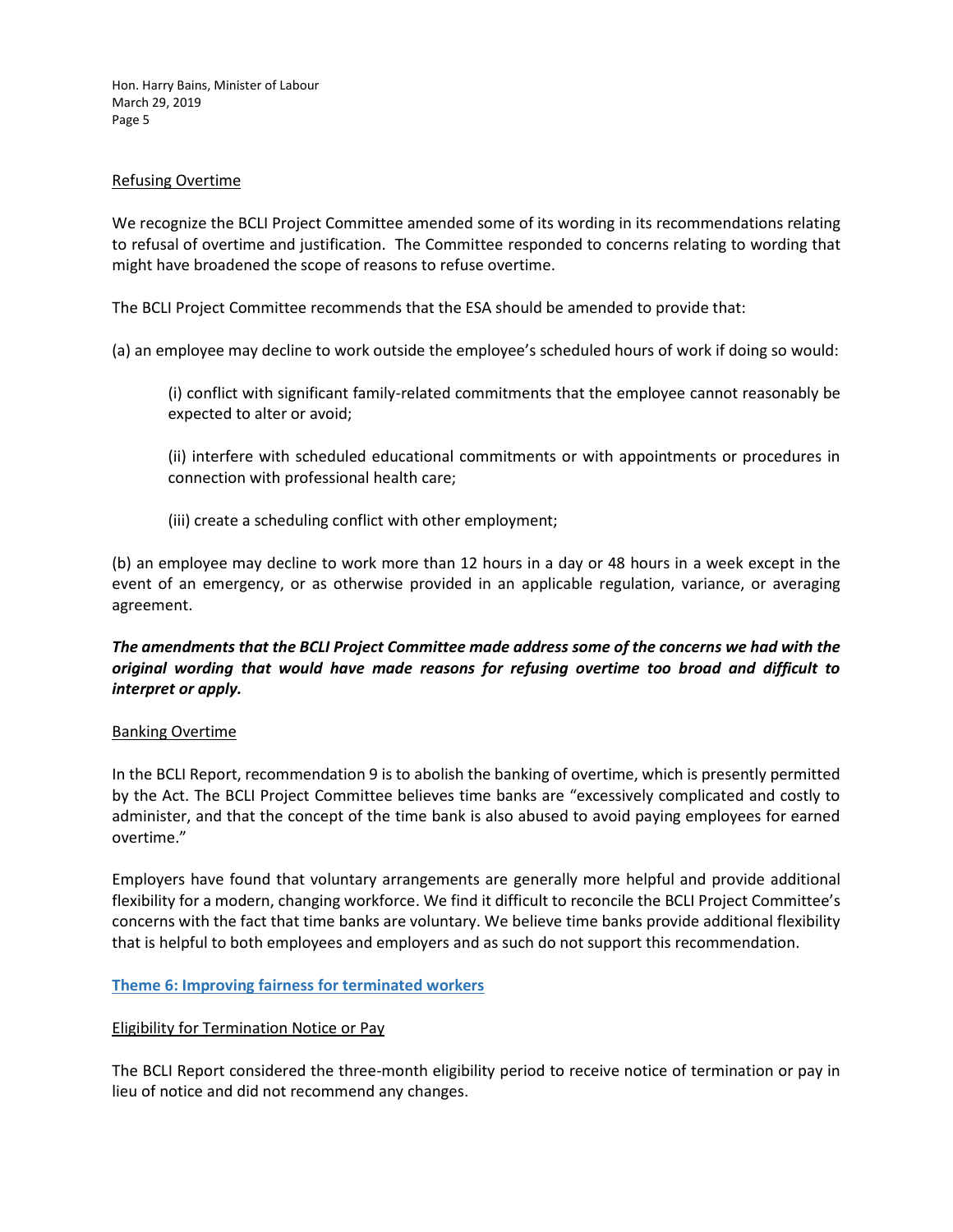# *We agree with the three-month eligibility period for the statutory minimum notice of termination.*

The general rule regarding termination of employment by an employee is found in section 63(3)(c). The employer is deemed to have discharged the liability under section 63(1) to pay compensation for length of service if the employee quits. The *ESA* is not clear on what happens if the employer does not wait for the period of notice given by the employee to elapse before terminating the employee; the employment relationship will have come to an end because of the employer's action rather than that of the employee.

The Employment Standards Branch's Interpretation Guidelines Manual states that in those circumstances, the employer would be liable for the lesser of the wages the employee would have earned in the remainder of the notice period given by the employee and the amount that would be payable under section 63 if the employee in question had simply been terminated without notice. This makes sense, because neither party then incurs a loss because of the action of the other. Termination following a notice to quit by an employee may be a fairly common situation. It would be helpful if the *ESA* stated expressly what it requires in those circumstances.

The BCLI Project Committee recommended as follows:

*The ESA should be amended to expressly clarify that if an employer terminates an employee following a notice of intention to quit given by the employee, the employer is required to pay the employee the lesser of (a) the amount of wages the employee would have earned during the rest of the period of notice the employee gave to the employer; and (b) the amount that would be payable to the employee as compensation for length of service if the employee had been terminated without notice.*

*The signatory associations agree with the above recommendation that clarifies what happens when an employer terminates after an employee gives notice of intention to quit.*

## Group Termination

*The group termination provisions of the ESA should be amended to allow an employer's obligations to affected employees to be satisfied through a combination of notice and termination pay, whether or not the employer has given the required notice to the Minister within the required timeframe.*

*We agree with the above recommendation that the group termination provisions of the ESA be amended to allow an employers' obligations to be satisfied through a combination of notice and termination pay, whether or not the employer has given the required notice to the Minister within the required time frame.*

## **Conclusion**

Thank you for the opportunity to provide further feedback in advance of prospective changes to the Employment Standards Act during the current sitting of the Legislature. We encourage you and your Cabinet colleagues to make changes that are in keeping with the majority recommendations in the BCLI Report, an exhaustive non-partisan multi-year review that provides generally balanced proposals to update the Employment Standards Act.